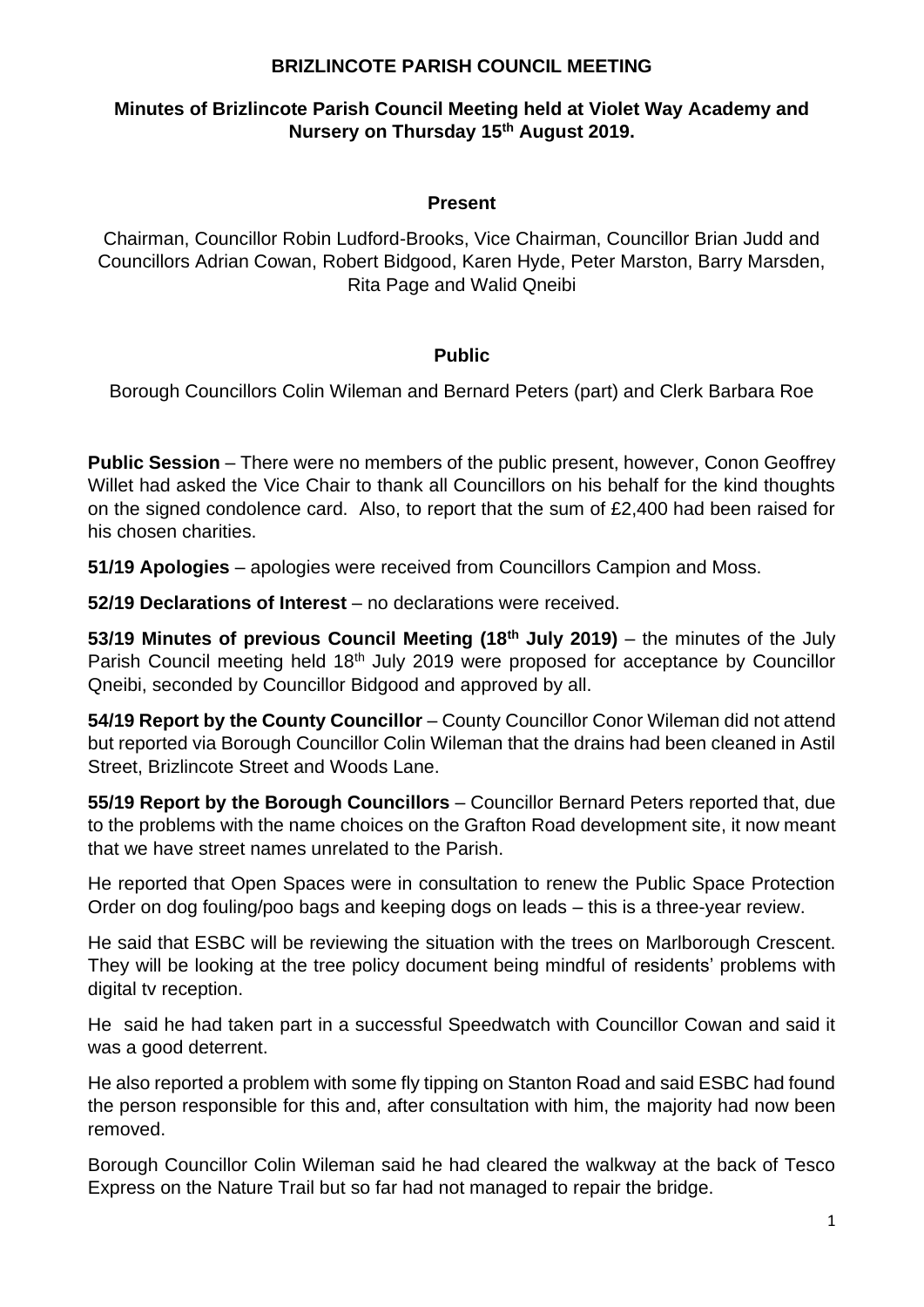He had been to see the resident in Springfield Villas who had recently reported flood water coming on to their property from the Grafton Road development site. He had also met with the Site Manager, who assured him they are taking measures to ensure it doesn't happen again, although they are not taking responsibility for the flooding. Councillor Wileman had arranged a meeting with Severn Trent who said there was a problem with the sump, and they were going to clear it out and check that the hydro brake is working.

He also thought the trees along Grafton Road were causing a build up of silt. Councillor Wileman had also been speaking to Emma Roberts of ESBC regarding this problem.

He said the problem with the manhole cover off Trevelyan Way which had been knocked off by a contractor's tractor had now been sorted and efforts had been made to ensure it did not happen again.

In response to Councillor Hyde's query about the trees in Longford Close, he said the trees at No 19 are separate trees whereas the ones at No 9 are too close.

He had spoken to the Site Manager about Mr Bridges complaint regarding vehicles arriving at the Grafton Road site before it was open and sitting with their engines running. He was told that the Manager had asked for photographic evidence of the vehicles, so that he could speak to the contractor involved, unfortunately, he had only received one photo.

He also reported that the entrance to the site, situated further up Violet Way, was going to be used by the developers but only for light vehicles – e.g. cars. It was noted that in an earlier meeting the Council had been assured that this entrance was for the farmer's use only and would not be used by the developers. He said it would need to be monitored.

**56/19 Flooding in Grafton Road** as reported above in Councillor Wileman's Report. Councillor Judd said he and Councillor Ludford-Brooks had visited the resident of Springfield Villas and spoken to one of the builders on the site. He was told, that all the water from the new estate was being discharged into the what is now a lake. He asked if Councillor Wileman could find out if this was true and if it had been agreed at the planning stage. **Action: Councillor Wileman**

The resident of Springfield Villas had a 10' wall which was not a retaining wall and on the site side there was about 6' of soil, he said this needs to be looked at as it could cause the wall to collapse.

**57/17 Naming of Roads on Grafton Road Development** – As the email regarding this had not been received by the Clerk, she had spoken to Strata Homes and was told that these could not be changed due to mortgage offers and contracts being made with the service providers. It was felt that Borough Councillors should also be included in this process in future.

**58/18 Traffic Calming Measures** - Councillor Cowan reported that he had only received a response from Highways that day (15<sup>th</sup> August) and they would be meeting the following week to discuss everything.

Councillor Cowan also reported that, through Speedwatch, the Police had agreed to provide 30mph stickers which could be placed on waste bins etc.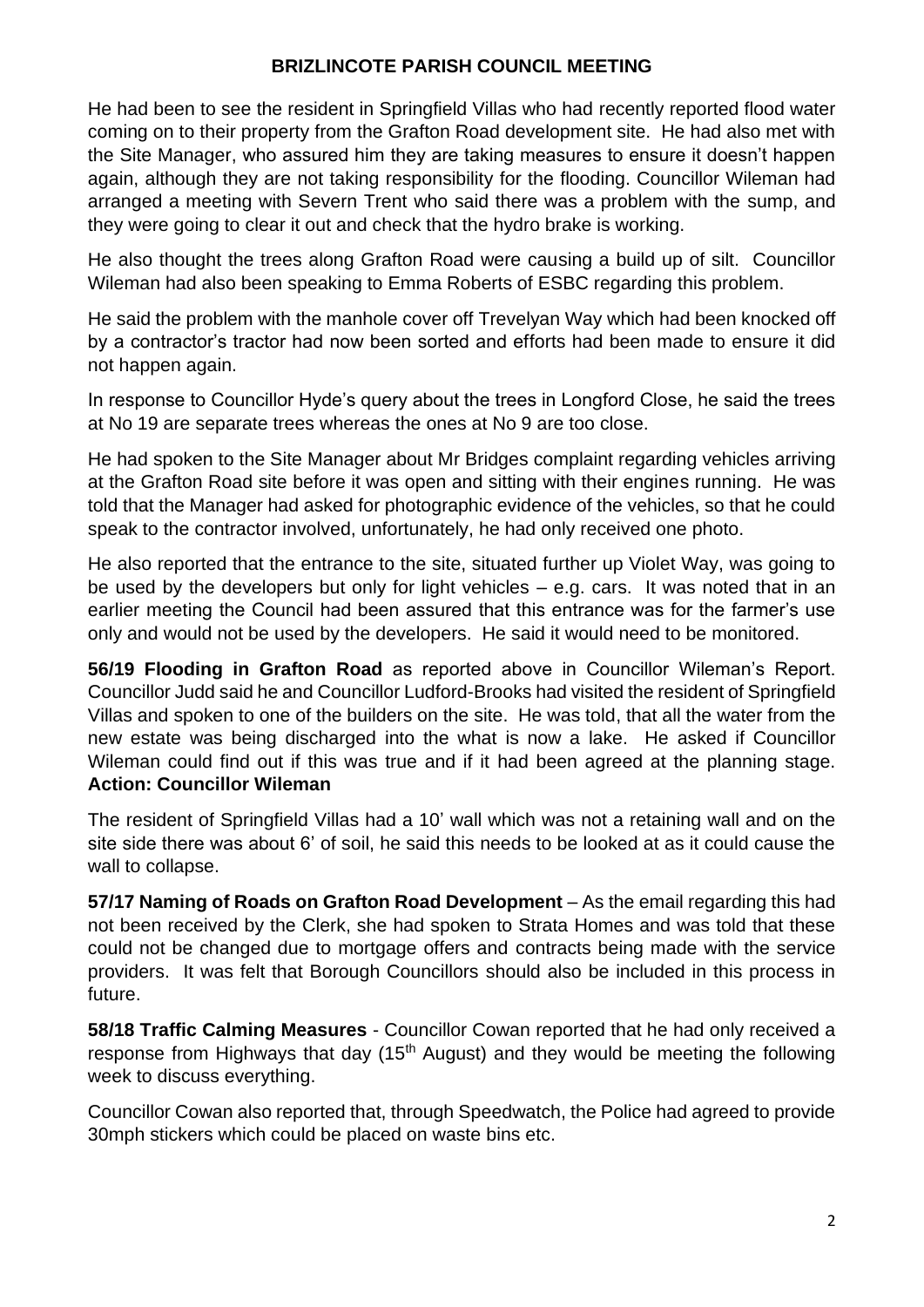**59/19 Nature Walk** - it was agreed that this needed future maintenance sorting out urgently. The Chairman thought it would be a good idea to look into a contractor to do this work, he said at present the pathway maintenance was reliant on too few people. Councillor Cowan said the Council should be wary of taking over maintenance of ESBC land. It was agreed that the broken bridge was dangerous, Councillor Wileman said he was going to replace the two broken boards on the bridge.

**60/16 Parish Plan** – the Clerk had looked into mailing out a leaflet via the Post Office but this had proved far too expensive. It was decided that the leaflet would go out in the Newsletter in October.

The Parish Plan meeting would now be held in October, the Chairman said he would look into available dates for the Glebe.

There followed a discussion about the Newsletter and it was agreed that it would be the same size as last time and everyone's input was urgently required, this should be sent to the Clerk by the  $10<sup>th</sup>$  September, the Working Party would then meet on the  $12<sup>th</sup>$  September and it would be discussed in the Parish Council meeting on the 19<sup>th</sup>.

It was proposed by Councillor Hyde that we should use Pete's Printing again for the Newsletter, this was seconded by Councillor Cowan and agreed by all.

**61/19 Standing Orders** – the new standing orders had been issued by the Clerk in June to be approved in this meeting. Councillor Cowan proposed these were accepted to remain in place until 2022 unless there were any legislative changes. This was seconded by Councillor Judd and approved by all.

**62/19 Newsletter Distribution List** – it was noted that Councillor Marsden had been omitted from the final list – the Clerk said she would amend. Councillor Marston asked if the delivery list could be provided to the printer and each area be given a list. **Action: Clerk**

**63/19 Brizlincote in Bloom** – the Clerk said that two of the trophies were full – it was agreed that the oldest winner's shield be removed and a new one put in its' place. Also, the Clerk said we needed a new trophy for Best Hanging Basket. It was proposed by Councillor Judd that this work would go ahead, seconded by Councillor Qneibi and approved by all. **Action: Clerk**

The Clerk also asked for approval for a voucher for Sue Priest, the judge. This was proposed by Councillor Page, seconded by Councillor Judd and approved by all. **Action: Clerk**

The Clerk notified the Council that all winners and those that were not successful had been written to and all winners had agreed to attend the September meeting for the presentation.

**64/19 Notice Boards** – the Clerk had received two quotes but was still waiting for one from Reflex. It was also agreed that she would look at some online. Her findings to be circulated. **Action: Clerk**

**65/19 Bill Warrilow Bench** – the Clerk had looked into the cost, type of treatment and the safety regulations. As Councillor Bidgood may not be able to carry this work out for the next few weeks, Councillor Judd said he would do it. It was proposed by Councillor Bidgood, seconded by Councillor Marston and approved by all that the Clerk would purchase the treatment and a 3" brush. **Action: Clerk**